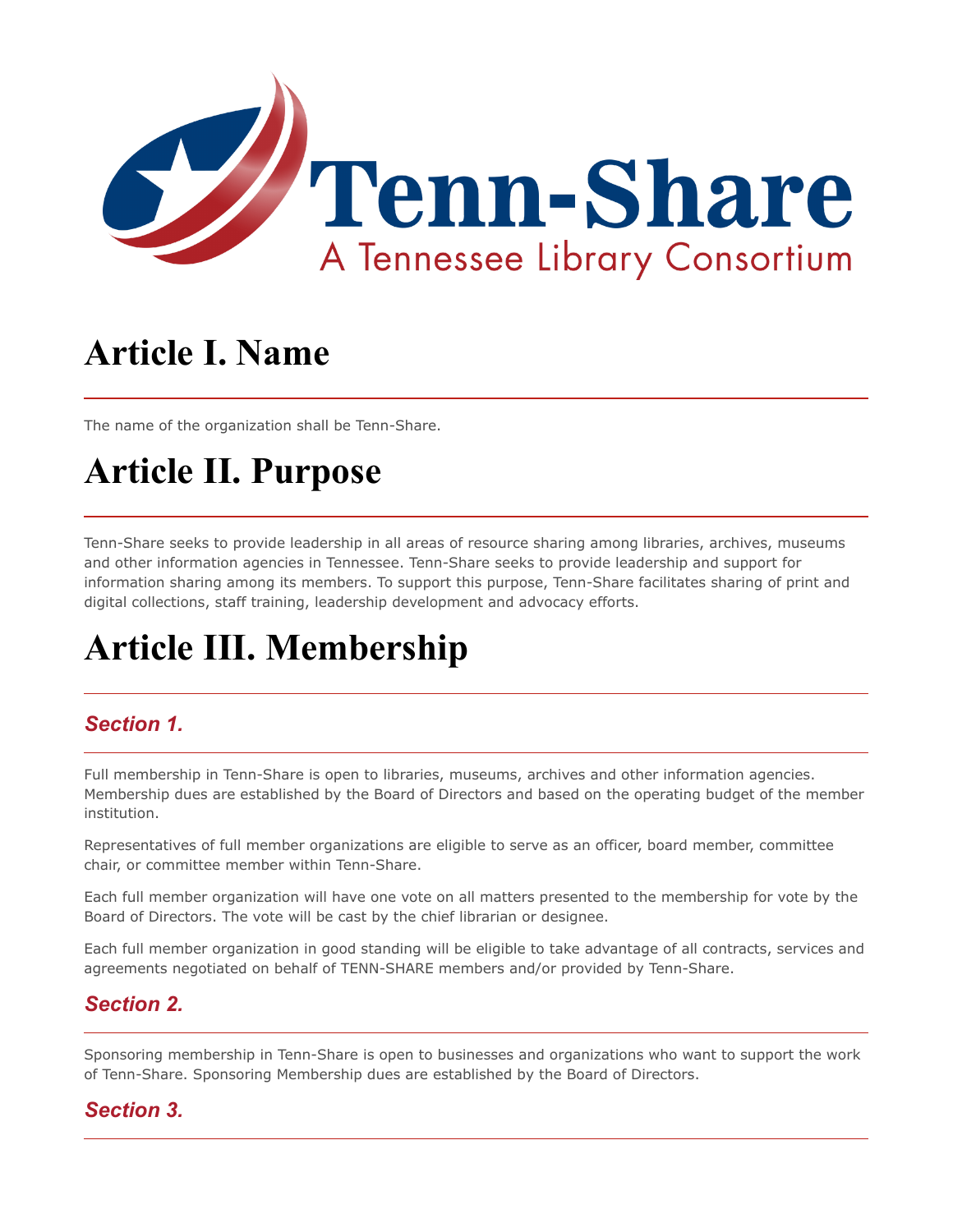Affiliate membership is open to any resource-sharing organization made up of libraries, museums, archives or similar institutions in Tennessee. While affiliate members do not pay dues, each individual member library in an affiliation must pay dues to be considered a Tenn-Share member, eligible for member benefits.

To become an Affiliate member, organizations may request to join Tenn-Share by contacting the chair of the Membership Committee, who will present the request to the Board of Directors for approval.

#### *Section 4.*

The Tenn-Share fiscal year is July 1 through June 30.

The Executive Director of Tenn-Share signs contracts and agreements for Tenn-Share, providing fiscal continuity as the organization's officers and volunteers will have varying terms of service.

#### *Section 5.*

To be a member in good standing and be eligible for the benefits of membership, dues must be paid.

### **Article IV. Officers**

#### *Section 1.*

The officers of the organization shall be President, Vice-President/President Elect, Secretary, Treasurer and the Immediate Past-President.

#### *Section 2.*

The term of office for all officers shall be for two years or until their successors' terms begin. Officers are not eligible for immediate reelection to their respective office. The exception would be the offices of Treasurer and Secretary. If no suitable candidates are found during the nomination process, the person serving in the office may serve an additional year, or a maximum of two additional years. The term of office for all Officers shall begin on January 1.

#### *Section 3.*

Only representatives from full member institutions shall be eligible to serve as officers.

### **Article V. Board of Directors**

#### *Section 1.*

Composition. The Board of Directors shall be composed of representatives of member institutions in the following categories.

- 1. Officers (Executive Committee)
- 2. Three public library representatives
- 3. Three academic library representatives
- 4. Three school library representatives
- 5. Two special library representatives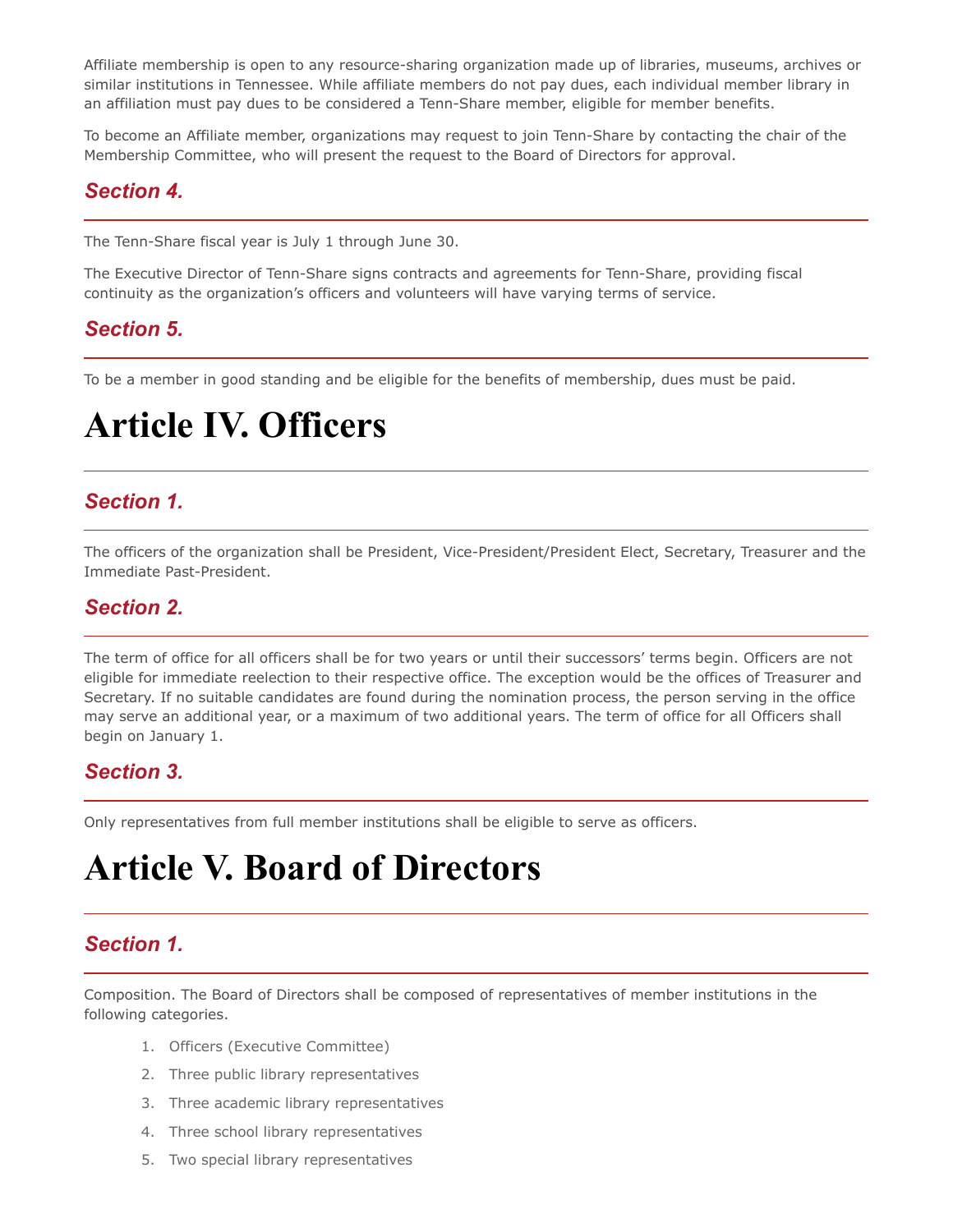- 6. One State Library & Archives representative
- 7. Committee Chairs
- 8. Webmaster(s)

Committee Chairs and Webmaster(s) have the right to attend meetings of the Board of Directors and to speak in debate. When attending Board meetings, Committee Chairs do not have the right to make motions or vote unless they also serve as a member of the Board of Directors. The Committee Chairs and Webmaster(s) do not vote and are not counted towards the quorum.

#### *Section 2.*

The term of office for all Board members shall begin January 1; Board members shall serve for two years or until their successors' terms begin. Board membership should normally be staggered so that one-half of the membership retires each year. The Board membership should consist of at least three representatives from each of the three grand divisions of the State of Tennessee.

#### *Section 3.*

Any member of the Board of Directors who misses three Board meetings in a term shall be automatically removed from the Board.

#### *Section 4.*

Powers. The Board of Directors shall have the power to act in the name of the organization in all matters of business, finance, contracts and other issues.

Members of the Board of Directors have the right to attend meetings, to make motions, to speak in debate, and to vote on matters of Tenn-Share business, finance, contracts and other issues.

#### *Section 5.*

Quorum. Fifty (50) per cent of the voting Board members shall constitute a quorum for conducting the business of the organization.

#### *Section 6.*

Voting. The Board may conduct business by correspondence. A vote taken by mail, telephone, email or other electronic means shall become the act of the Board upon the approval of a majority of the members of the Board. A simple majority is required for passage of any vote by the Tenn-Share Board of Directors. Any tied vote shall be settled by the vote of the President.

#### *Section 7.*

Executive Director. The Board of Directors will approve the appointment and compensation for the Executive Director of the organization.

#### *Section 8.*

Additional staff. The Executive Director will appoint and supervise any additional staff of the organization. Such appointments may include volunteers and interns, who are not required to be employed by member institutions. All appointments and salary levels must be approved by the Executive Committee. Any disagreements on terms of employment between the staff and the Executive Director can be brought to the Executive Committee for review and final decision.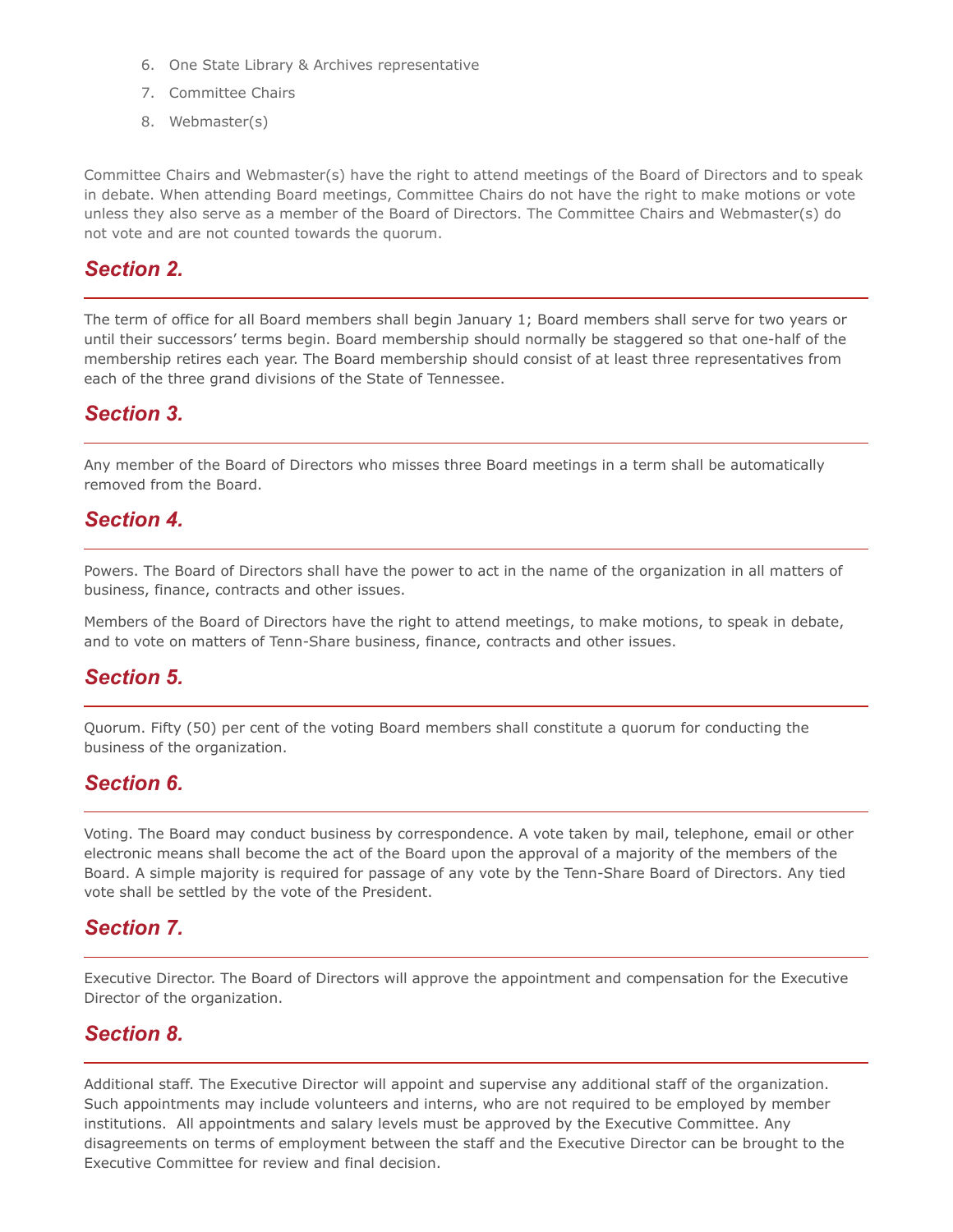# **Article VI. Executive Committee**

#### *Section 1.*

Membership. The officers of the organization: President; Vice-President/President Elect; Secretary; Treasurer; and Past-President, shall constitute the Executive Committee.

#### *Section 2.*

Duties. The Executive Committee acts for the Board when decisions are needed between Board meetings, and is accountable to the board for said actions.

#### *Section 3.*

Voting. A simple majority of the Executive Committee may vote to take action. Such votes may be taken live or virtually.

#### *Section 4:*

The Executive Committee will:

- 1. develop an agenda and program for all general meetings and be responsible for securing hosts and speakers for these meetings,
- 2. ensure that the organization remains in compliance with the adopted By-laws,
- 3. prepare an annual budget that includes anticipated income, expenditures, a contingency fund, and investment.
- 4. review dues structure annually.
- 5. appoint the Executive Director and facilitate the annual process to review the performance of the Executive Director, with the possibility of providing a merit-based and/or cost-of-living salary increase.
- 6. suggest and develop workshops, demonstrations, training programs and other professional development opportunities for the members of Tenn-Share,
- 7. receive and respond to suggestions for needed programs, projects and activities from the Board of Directors,
- 8. report at least twice a year on the activities of the committee and the Board of Directors to the membership,
- 9. make recommendations on policy matters to the Board of Directors,
- 10. act on behalf of the Board of Directors as needed between board meetings.

### **Article VII. Elections**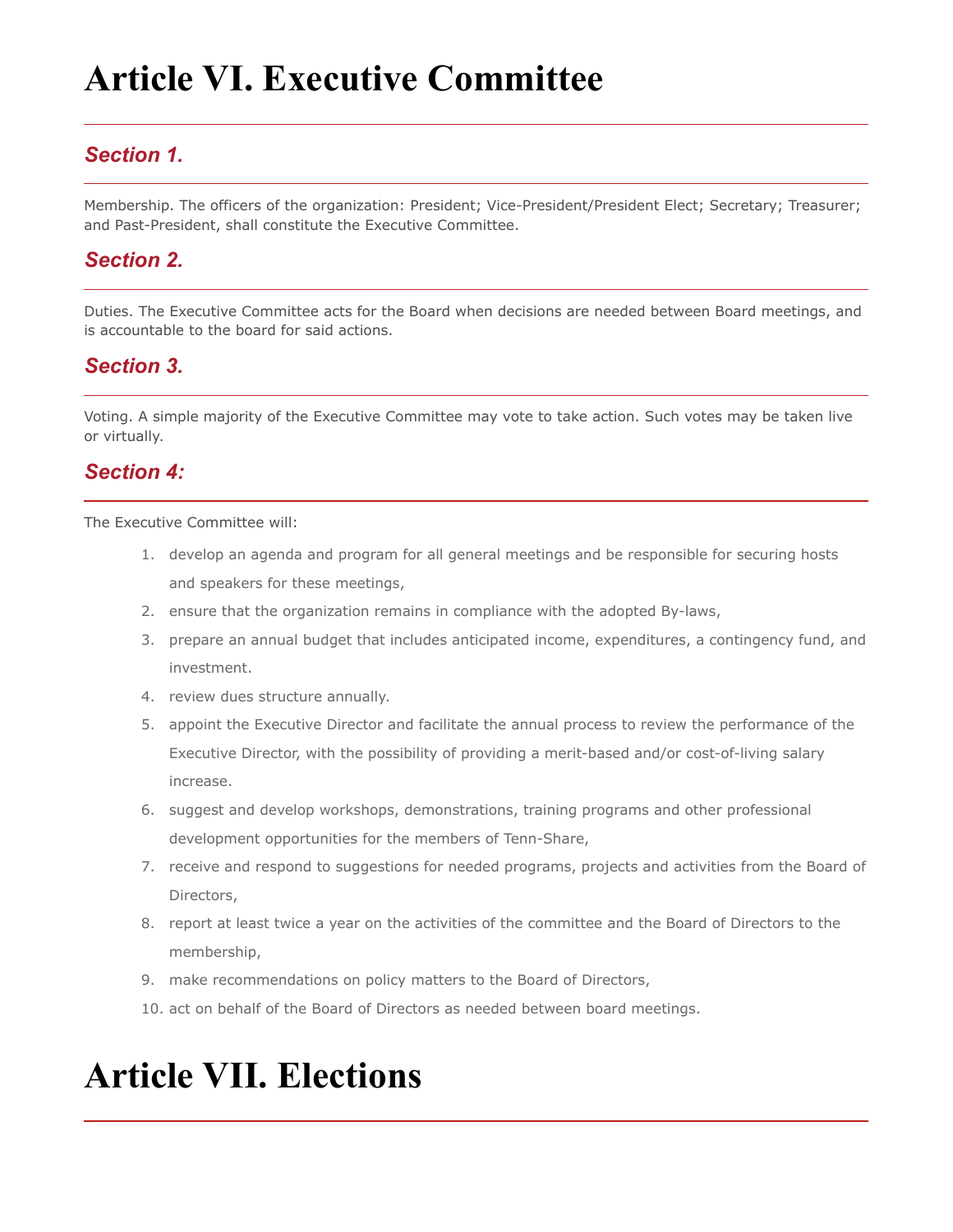#### *Section 1.*

Purpose. Elections are held by the Tenn-Share Board to fill Board positions made vacant by the completion of regular terms or terms held on an interim basis due to an unanticipated vacancy.

#### *Section 2.*

Election Procedures. In September, the Board shall appoint a Nominating Committee. It shall be the responsibility of this committee to call for nominations from Tenn-Share member institutions for the positions with terms scheduled to begin the following January. By the end of October the committee shall present a slate to the Board for changes and/or approval. By December 1, the Board votes on the slate and results are announced to the membership.

#### *Section 3.*

Filling Unanticipated Vacancies. In the event of a Board vacancy, the Executive Committee shall nominate and the Board shall elect an interim Officer or Board member to serve for the remainder of the term.

### **Article VIII. Board Meetings**

#### *Section 1.*

The Tenn-Share Board of Directors shall meet at least three times each year on a schedule established by the Board of Directors yearly. Meetings may be live or virtual.

#### *Section 2.*

Special meetings of the Board may be called by any member of the Executive Committee upon the written request of four Board members. The purpose of the meeting shall be stated in the call. All members shall be given seven working days' notice (excluding Saturdays and Sundays).

### **Article IX. Committees**

#### *Section 1.*

Unless specified otherwise in Article IX, Section 2, Committee Chairs are appointed by the President to serve during that President's term or until the committee is discharged. Committee Chairs may serve consecutive terms. All committee members are recruited and appointed by the Committee Chair, unless the Committee Chair requests in writing that the President appoint a specific committee's members. All committee members shall be employees of Tenn-Share member institutions. Exceptions may be made by request of the Committee Chair to the Executive Committee.

#### *Section 2.*

The following committees shall be considered Standing Committees.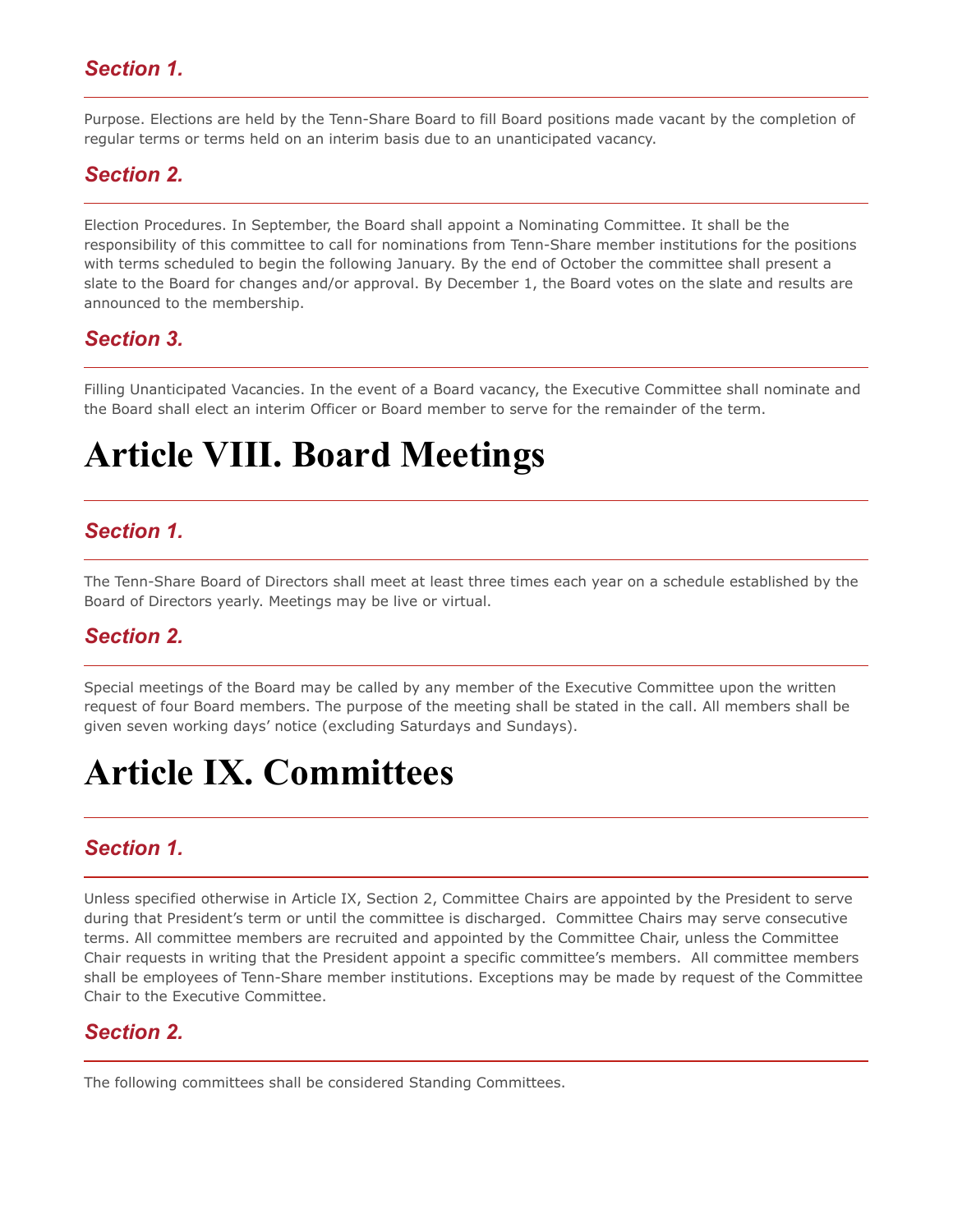- 1. The Nominating Committee. This committee of three or more persons shall be appointed by the Past-President, who shall serve as chair. It shall be the duty of this committee to: solicit nominations for officers and board members; to hold the elections therefore.
- 2. The Conference Committee. The Vice President / President-Elect and Executive Director shall serve as co-chairs of this committee, and shall recruit three or more additional members. This committee is responsible for planning and executing conferences for the organization. This committee also accepts nominations for the Tennessee Resource Sharing Award and allocates the award.
- 3. The Digital Library of Tennessee Committee. Standing members of the committee should include representative(s) that support the technological infrastructure of the service hub from the University of Tennessee Knoxville designated by the Dean of the Libraries at the University of Tennessee Knoxville; and representative(s) from the Tennessee State Library and Archives designated by the Tennessee State Librarian and Archivist. The Executive Director of Tenn-Share shall serve as an ex-officio member. This committee is responsible for promoting the development of the state of Tennessee's Digital Public Library of America service hub, working in collaboration with the University of Tennessee Knoxville University Library and the Tennessee State Library and Archives.
- 4. The Tenn-Share Electronic Resource Committee. The committee works to achieve cost savings through consortial purchasing of electronic resources by investigating methods, determining priorities, and encouraging participation. The committee will work with various agencies, including providing input and advisement on content for the Tennessee Electronic Library.
- 5. The Marketing Committee. This committee is responsible for creating engagement with and awareness of Tenn-Share's work through outreach to current and prospective members via email marketing, social media, newsletters and other tools.

#### *Section 3.*

Task Forces: The President with the consent of the Executive Committee shall have the power to create Task Forces as needed for Tenn-Share to carry on it's affairs. Any task force whose work becomes a permanent function of Tenn-Share, may become a standing committee by vote of the board of directors to amend the bylaws. The Executive Director shall be a non-voting member of all committees and task forces.

### **Article X. Procedures Manual.**

#### *Section 1.*

Purpose. A Procedures Manual shall be developed to outline the steps to be followed in conducting the business of Tenn-Share. This manual shall include such information as the functions of standing committees and responsibilities of paid staff, among other procedures.

#### *Section 2.*